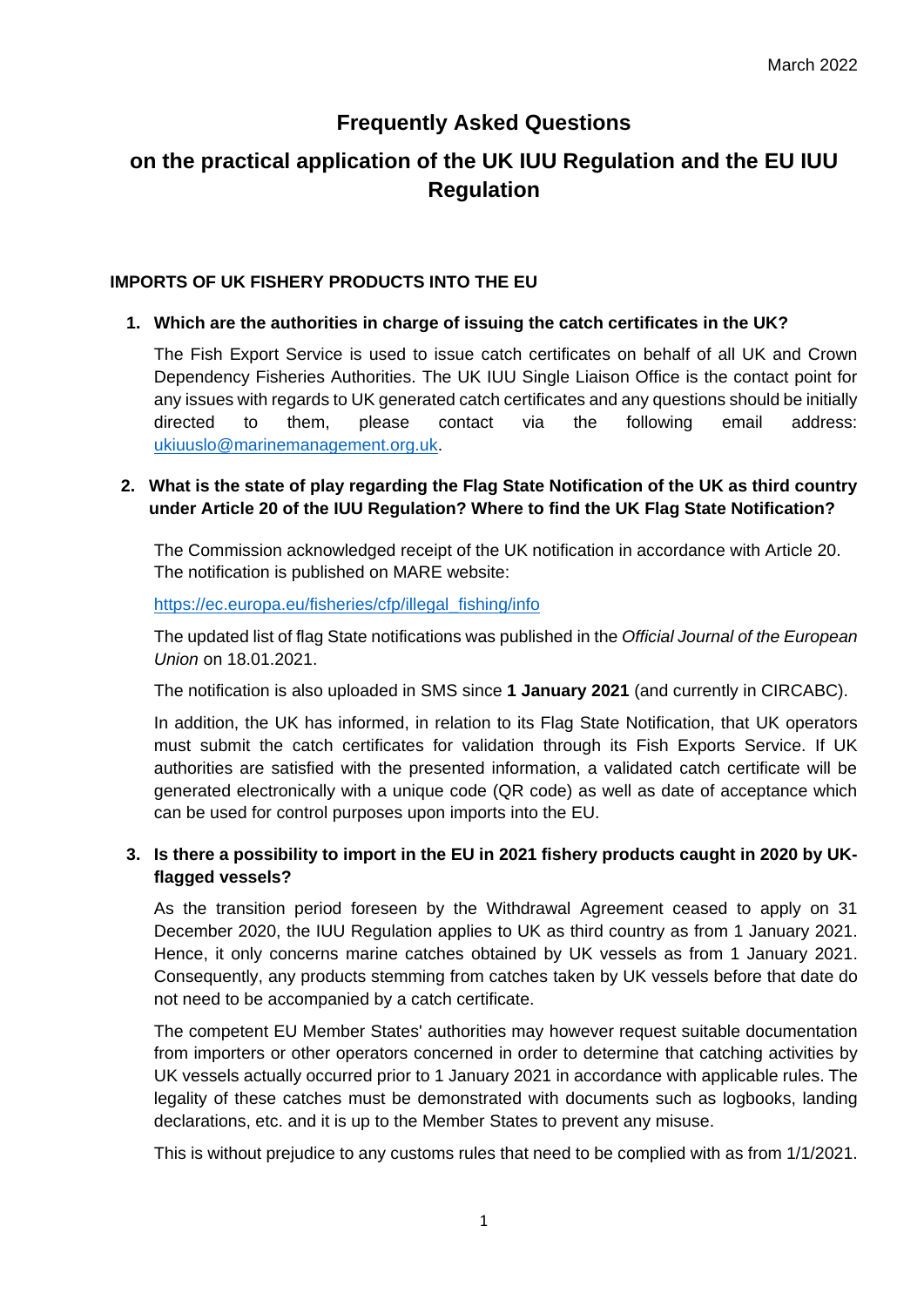**4. What are the rules applicable to UK catch certificates validated in 2020 and used for fish processed in a third country (in accordance with the EU IUU Regulation Article 14 (2)) where there is still quantity to be exported to the EU under that the catch certificate? Can these UK catch certificates be used also for exports into the EU in 2021?** 

The catch certificates validated by the UK prior to 1 January 2021 continue to be valid for fish that has been processed in third countries prior to exportation to the EU.

**5. Where can I find the list of Union designated ports to be used for landing or transhipment of fishery products and port services operations by UK flagged fishing vessels?**

List of designated ports: you can find it on the MARE website: https://ec.europa.eu/fisheries/cfp/illegal\_fishing/info

# **6. May we expect an administrative agreement with UK on digitalisation of catch certificates and Article 14 documents? Without such agreement, only paper documents may be applied?**

Catch certificates from the UK (and any other third country) have to be submitted in accordance with the flag State notification of this country. Relevant information is available in CIRCABC.

The use of the IT CATCH, will become compulsory if/when the proposal made by the Commission (COM (2018) 368 final) will be adopted (by Council of the European Union and European Parliament) and enters into force. The Commission proposal also foresees that the direct use of CATCH by third countries operators and authorities is possible if they decide so (it will remain voluntary).

#### **7. Is the 5% inspection benchmark in Article 9 of the IUU Regulation expected to be increased because of Brexit?**

No, the 5% benchmark will not be amended due to the Brexit. 5% benchmark is the minimum set by the IUU Regulation. However, Member States can set higher benchmarks if necessary to effectively detect IUU fishing cases. In that context, they must also act in accordance with Article 12 of the FAO Port State Measures Agreement (levels and priorities for inspection).

#### **8. Are IUU catch certificates also required for vessels from the Crown Dependencies landing to EU ports?**

Yes, catch certificates are required for fishery products landed into EU ports from vessels flying the flag of the Crown Dependencies. There are no exemptions from the requirement of IUU catch certificates' submission for products stemming from vessels flagged to the Crown dependencies.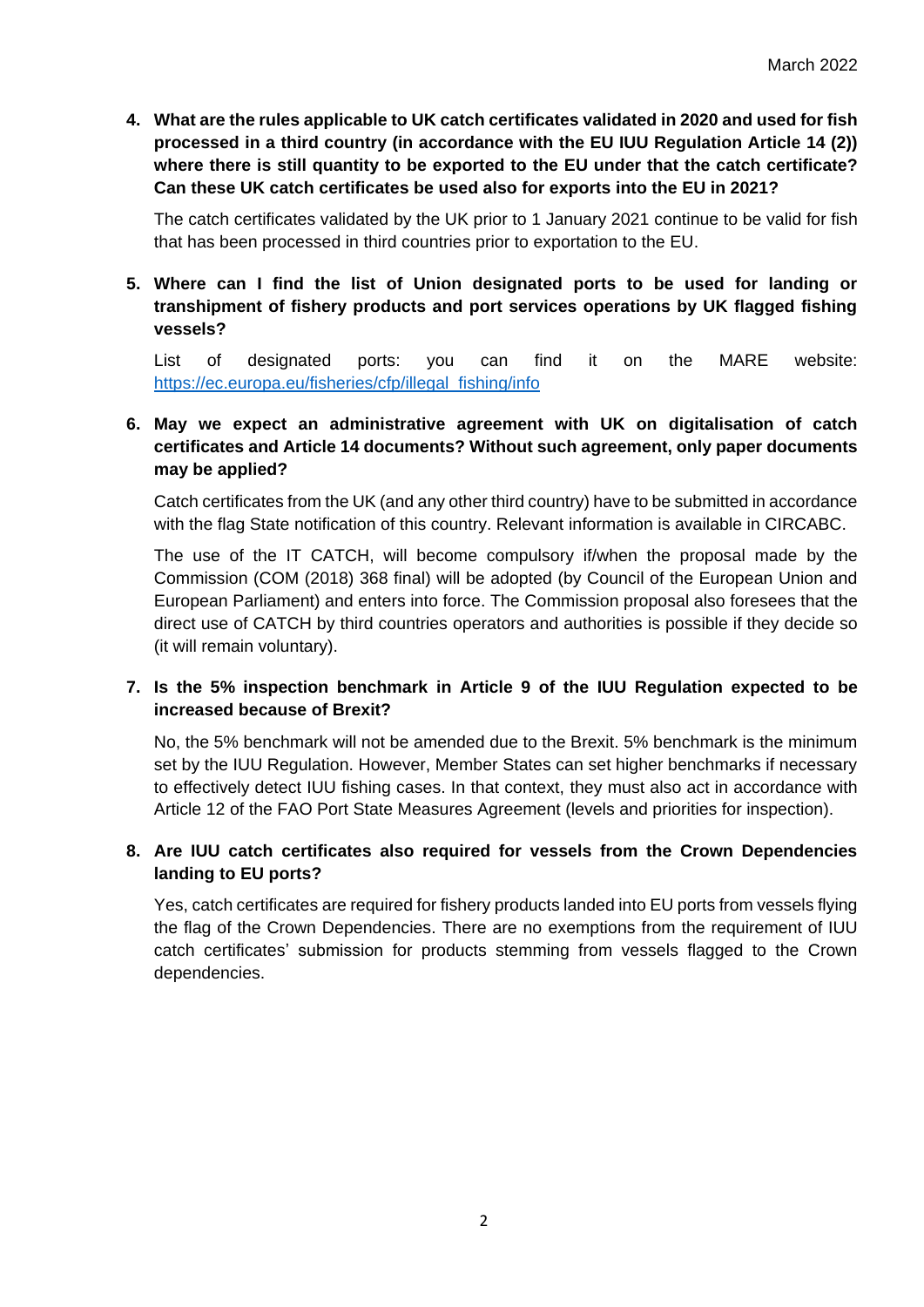#### **EXPORTS OF FISHERY PRODUCTS FROM THE EU TO THE UK**

#### **9. What should Member States do to export fishery products to the UK?**

You can find information in UK website: https://www.gov.uk/guidance/import-fish-from-the-eu-from-1-january-2021

#### **10. Which UK ports are EU fishing vessels entitled to access as of 1 January 2021?**

The list of UK designated ports in which third country fishing vessels are required to land, tranship and/or access port services, in accordance with Article 5 of the UK IUU legislation, was published on NEAFC's website on 21 December 2020: https://psc.neafc.org/designatedcontacts#GBR. All NEAFC contracting parties, including the EU, have received a formal notification of this. The ports included on this list are the same as those designated for IUU purposes.

# **11. In case of fish caught by a third country vessel and exported to EU, subsequently repacked or processed in different EU Member States and a share of this fish is reexported to the UK. Are the EU Member States responsible for documentation with regards to Article 14 (1) and (2) of the UK IUU legislation? Where can these documents be found?**

The UK IUU legislation mirrors Article 14 (1) and 14 (2) of the EU IUU Regulation and the UK provided a template for the processing statement and storage document.

As regards Article 14 (1) of the UK IUU Regulation (reference to storage document), where fishery products are stored prior to being exported from the EU into the UK, importers need to provide documentary evidence, issued by the competent authority of that (EU) Member State, as required in accordance with article 14 (1) (b). Any documented evidence that the fishery products did not undergo operations other that unloading, reloading or any operation designed to preserved them in good condition and remained under the surveillance of the competent authorities, can be submitted to UK competent authorities. This could also be in the form of a storage document.

https://www.gov.uk/guidance/import-fish-from-the-eu-from-1-january-2021

# **12. In the case of fish caught by UK vessels and exported to EU (direct landing in EU), the fish is then re-packed or processed in different EU Member States and this fish is reexported to the UK. Do EU operators have to provide the appropriate documentation with regards to Article 14 (1) and (2) of the IUU Regulation?**

As of 1<sup>st</sup> January 2021 all direct landings by UK vessels to EU ports should be accompanied by a catch certificate issued by the UK Marine Management Organisation (MMO). If the products are then processed / stored in the EU and finally re-exported to the UK, this would require a processing statement / document complying with Article 14 (1) provisions, along with a copy of the original catch certificate.

#### **13. UK is asking for Annex IV and storage document to Member States under UK legislation. Should each Member State draw up their own ones?**

Any document complying with the template of Annex IV provided by the UK could be used (in EN).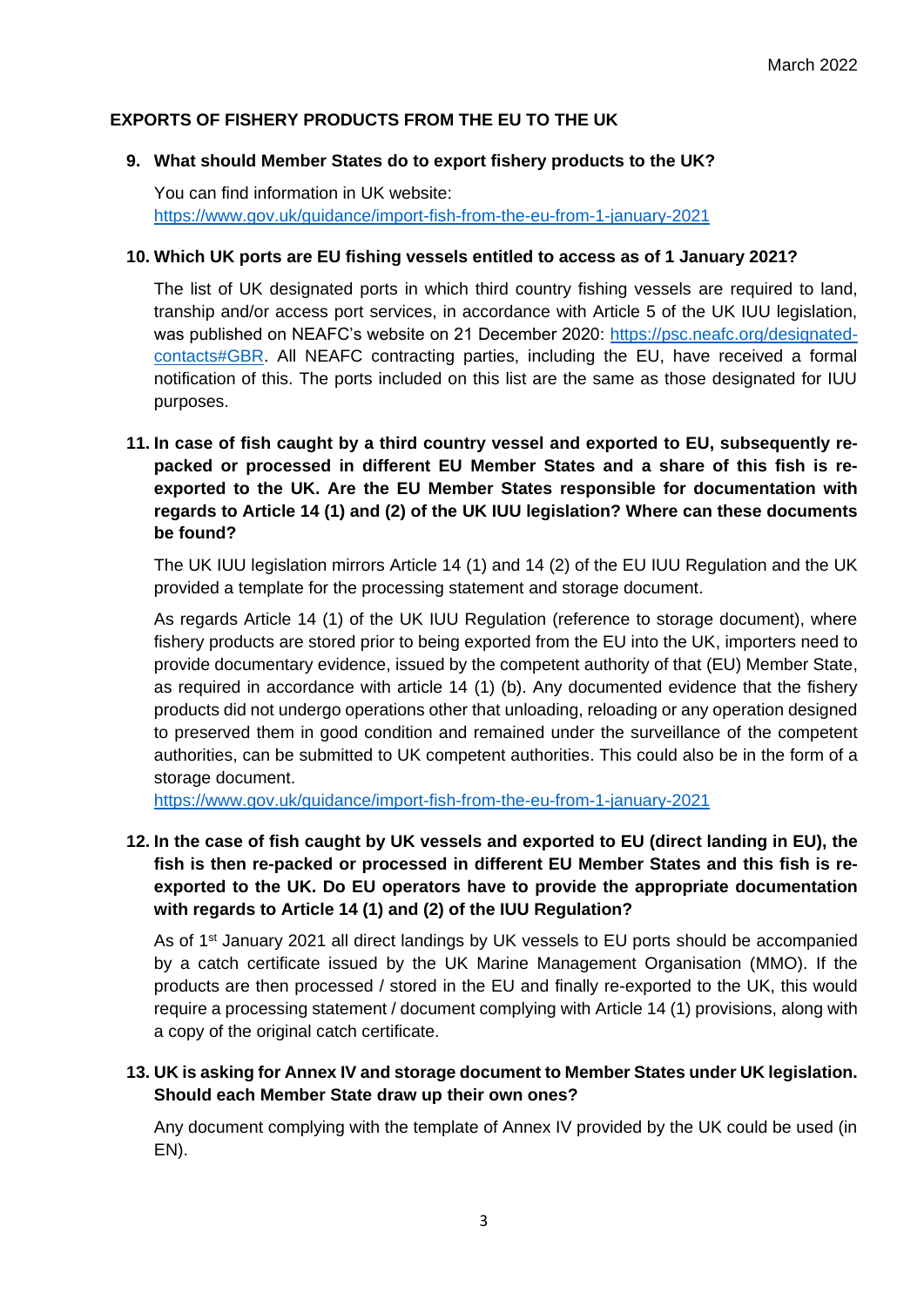As regards Article 14 (1) of the UK IUU legislation (reference to storage), where fishery products are stored prior to being exported from the EU into the UK, importers will need to provide documented evidence, issued by the competent authority of the EU Member State, as required in Article 14 (1) (b) of the UK legislation. Any documented evidence that the fishery products did not undergo operations other that unloading, reloading or any operation designed to preserved them in good condition and remained under the surveillance of the competent authorities, can be submitted to UK competent authorities. This could also be in the form of a storage document using the format provided by UK or any other form that fulfils the latter.

#### **14. Does UK require processing statements for products derived from fish caught by UK vessels before 01.01.2021, processed in the EU and then re-exported to the UK in 2021?**

Fish caught by UK vessels prior to the 1 January 2021 does not require a catch certificate when imported into the EU. The competent EU Member States' authorities may, however, request suitable documentation from importers or other operators concerned in order to determine that catching activities by UK vessels actually occurred prior to 1 January 2021 in accordance with applicable rules. The legality of these catches must be demonstrated with the documents such as logbooks, landing declarations, etc. and it is up to the Member States to prevent any misuse.

According to information received from UK authorities, in such case, only a processing statement should be required upon importation into the UK. The column for catch certificate number should be annotated "Pre 2021 caught fish". There is also no requirement for the processing statement to reference the "health certificate number and date".

**15. In case fishery products come into the EU in Member State 1, in 2020, with a third country catch certificate, they are processed in Member State 1. The products are then transported to Member State 2, where they are stored. The products are then exported to the UK after the 1 of January 2021. Does Member State 2 need to issue a 14 (1) document for these products or is it sufficient that an Annex IV is issued by Member State 1?**

Both the 14 (1) document endorsed by Member State 2 and 14 (2) document endorsed by Member State 1 need to be produced.

#### **16. When the catch comes from a Member State vessel, is processed in the same Member State and then it is exported, is a processing statement endorsed by this Member State required?**

No, in this case a catch certificate is required, but no processing statement.

# **17. When a landing of an EU Member State vessel is split into several trucks for transport to the UK, are individual catch certificates required for each truck with the weight of the portion of the catch on each of the trucks or can the entire landing be covered by a single catch certificate?**

The general rule is one catch certificate per consignment.

Where all catches landed from one vessel have been attributed to a consignment, then the catch certificate will show the vessel details, area of capture, date or dates, species, commodity and total weight even if this consignment is split over several lorries or containers. In this case the split consignments will be accompanied by a copy of the catch certificate.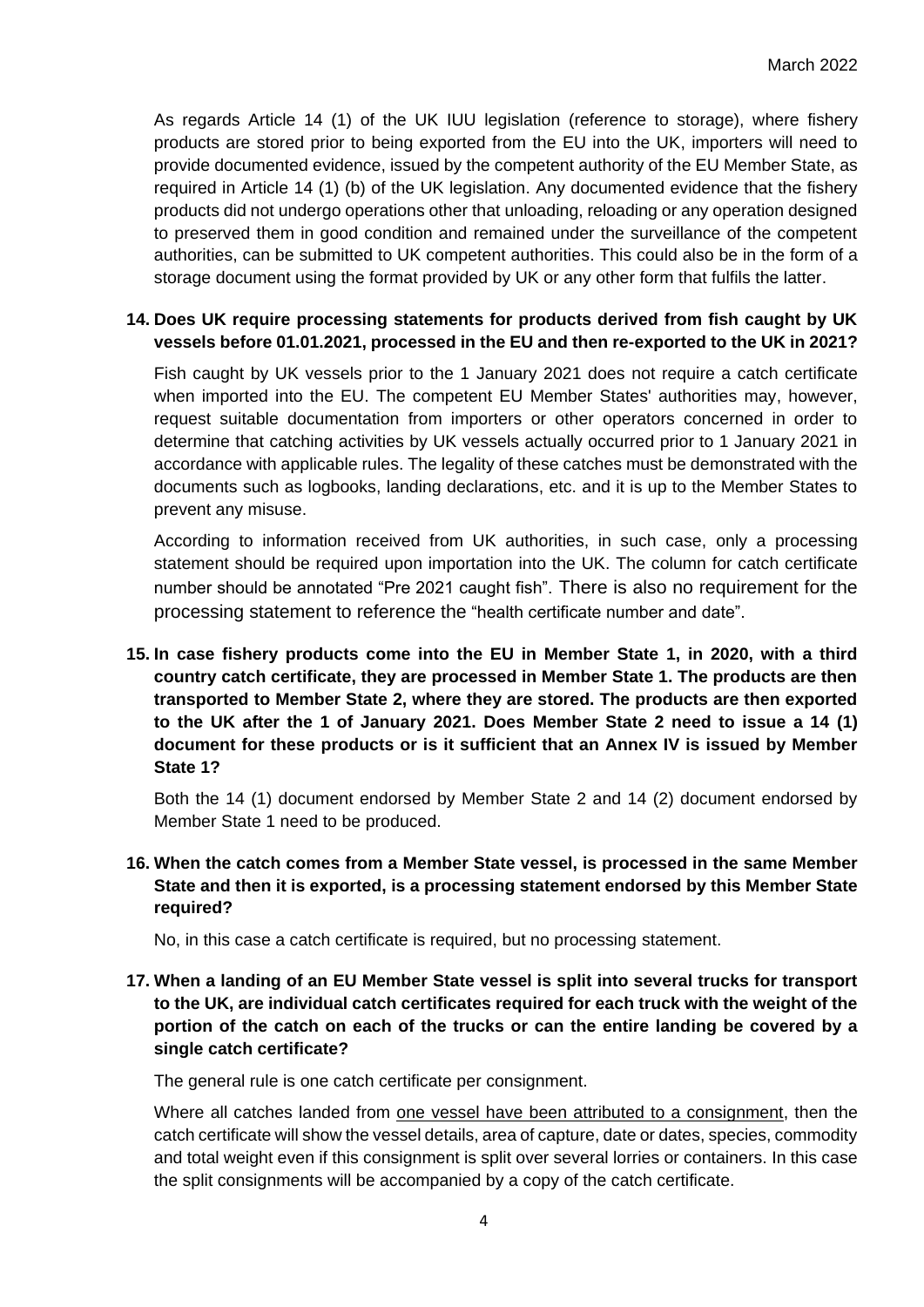Where catches from more than one vessel have been attributed to a consignment, then the catch certificate will contain each vessel details, area of capture, date or dates, species, commodity and the total weight of each species or commodity that makes up the consignment.

Where a single vessel (all catches from one landing) has contributed to more than one consignment, then the proportion of the landing used in each consignment will be shown on each catch certificate. The catch certificate (for each consignment) will show the weight of each species and commodity that has made up that consignment.

Where several vessels (catches from each respective landing) have contributed to more than one consignment then the catch certificate (for each consignment) will show the total weight of each species and commodity in the consignment, catch area(s) and date or dates (all this referred to each vessel).

A catch certificate covering each consignment should be presented at the UK border.

One catch certificate must only include vessels from a single EU Member State and be validated by the competent authority of that EU Member State.

#### **18. What documents are needed when the fish from an EU Member State flagged vessel is landed in the same EU Member State and is directly sent to the UK?**

If the fish is caught by a fishing vessel flagged to an EU Member State and the catch is landed in the same Member State and then is exported to the UK, the flag State has to validate a catch certificate for each consignment.

# **19. What documents are needed when the fish from an EU Member State flagged vessel is landed in the same EU Member State and is transported to another EU Member State where it is processed or stored and then is sent to the UK?**

If the fish is landed by a fishing vessel flagged to an EU Member State, transported to another EU Member State where it is processed or stored, then the flag Member State has to issue a catch certificate and the Member State/s where the processing/storage takes place have to issue a processing statement and/or proof of storage. 1

# **20. Where fish sourced from a third country flagged vessel is imported into the EU, then processed or stored in an EU Member State and then exported to the UK, what documents are required?**

In this situation the fish has been imported into the EU with a catch certificate in accordance with the EU IUU Regulation. If any of this fish is exported onto the UK, then an EU Member State processing statement or proof of storage will be needed if it is processed or stored in an EU Member State prior to exportation to the UK. (See also Q15).

#### **21. Is a 14 (1) document needed in case of EU products caught by a different Member State than the exporting Member State?**

If the fishery products have been caught by a vessel flagged to one Member State, then transported and stored in another Member State prior to being exported to the UK, the proof of storage from the Member State, where it was stored, will be needed prior to exportation to

**.** 

<sup>&</sup>lt;sup>1</sup> The content of this information, provided by the UK to Commission in March 2021, is subject to further bilateral discussions between the Commission and the competent UK authorities.